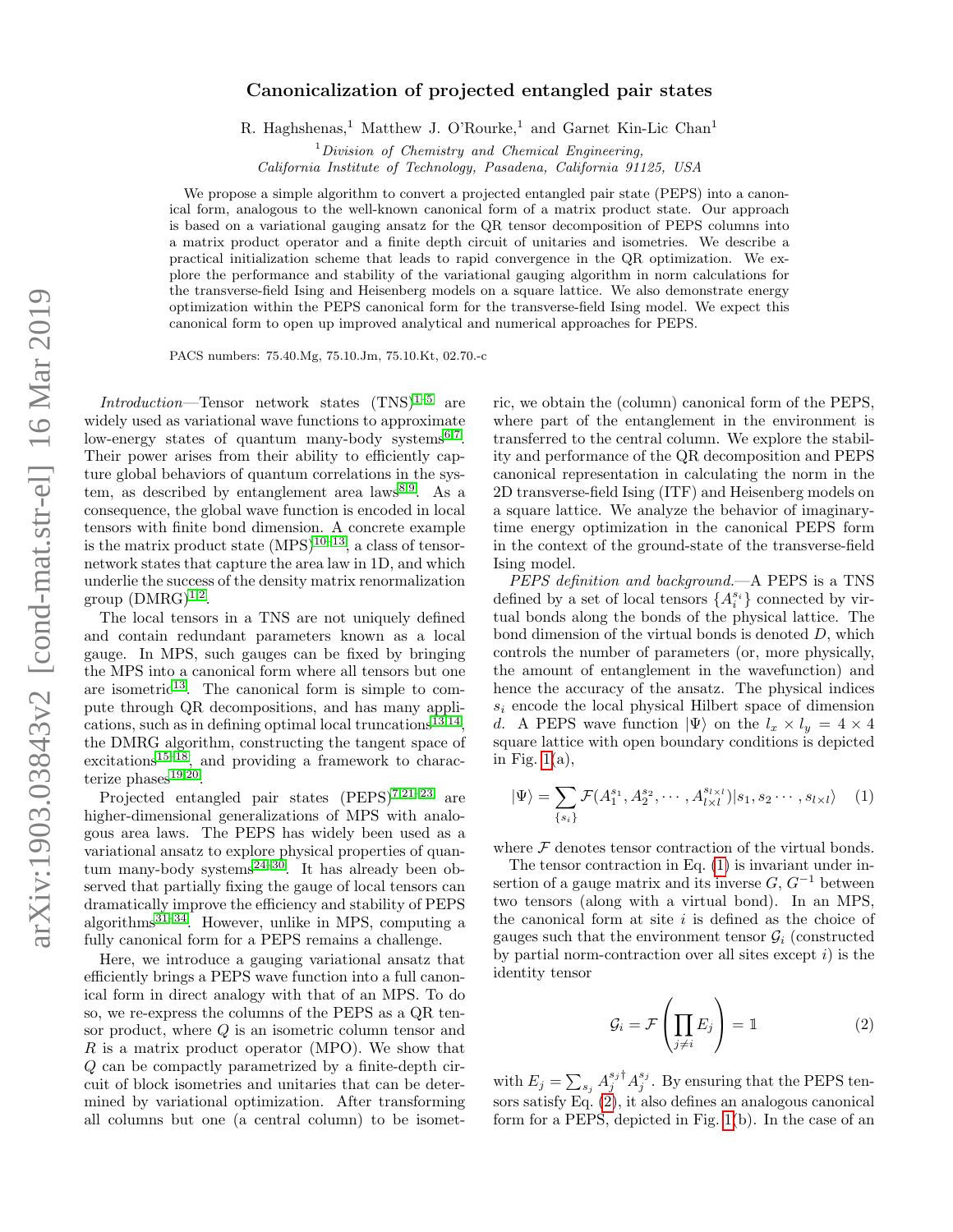MPS, we can convert an arbitrary MPS into canonical form by sequential QR (LQ) decompositions of tensors to the left (right) of site  $i$ ,  $\vec{A}_j^{s_j} \rightarrow Q_j^{s_j} R_j$   $(A_j^{s_j} \rightarrow L_j Q_j^{s_j})$ where  $Q_j$  is orthogonal in the sense  $\sum_{s_j} Q_j^{s_j \dagger} Q_j^{s_j} = \mathbbm{1}$  (for LQ,  $\sum_{s_j} Q_j^{s_j} Q_j^{s_j \dagger} = \mathbb{I}$ ). For simplicity, we henceforth do not distinguish between QR and LQ, with the choice implicit from the diagrammatic representation.  $R_i$  is then absorbed into the adjacent tensor for the subsequent QR decomposition until the full canonical form is reached.

PEPS canonical form and column QR ansatz—To similarly canonicalize a PEPS, we sequentially decompose the PEPS columns, denoted M (composed of tensors  ${m_i}$ , as a QR tensor contraction, where the column tensor Q is isometric, satisfying  $Q^{\dagger}Q = \mathbb{1}$ , see Fig. [1\(](#page-1-0)c, d). The gauge column tensor R (composed of tensors  $\{r_i\}$ ) is an MPO acting on the horizontal virtual bonds. Once all columns (around a central column) are decomposed to be isometric, the central column C can be viewed as an MPS by grouping the horizontal bonds with the physical bonds. This central column can then be canonicalized around a chosen site using the MPS canonicalization algorithm above, to yield a complete PEPS canonicalization (Fig. [1\(](#page-1-0)e)). Note that the PEPS canonicalization condition around a site  $(Fig. 1(b))$  $(Fig. 1(b))$  $(Fig. 1(b))$  does not itself specify that columns to the left and right of the central column separately contract to the identity; the conditions we impose are thus sufficient and convenient when canonicalizing a PEPS, but are more constrained than the necessary conditions for Fig. [1\(](#page-1-0)b).

To explicitly carry out the QR decomposition, we first rewrite  $M$  and thus  $Q$  as MPOs by fusing physical bonds with the left virtual bonds (Fig.  $1(f)$ ). Then, to explicitly enforce the isometric constraint on Q, we write it as a finite depth-n circuit of block-size  $l$  isometries and unitaries  $\{u_i\}$ , where the isometries appear in the edge layer of the circuit (Fig.  $1(g)$ )<sup>[35,](#page-5-9)[36](#page-5-10)</sup>. The layer depth and block size control the distribution of entanglement between Q and R. In practice, to obtain a faithful QR decomposition we have found it sufficient to use  $n = 2$ , increasing l if necessary.

To determine the tensors in the QR ansatz, we minimize the distance (cost function)  $F = ||M Q({u_i})R({r_i})$  with respect to  ${u_i,r_i}$  ( $\|\cdot\|$  is the Hilbert-Schmidt norm) using standard tensor network techniques $37-39$  $37-39$ . We optimize the tensors one at a time and sweep until convergence. The cost function depends quadratically on  $\{r_i\}$ , i.e.  $F = r_i^{\dagger} N r_i - S r_i + \text{const}$ , which is explicitly minimized by solving the linear equation  $Nr'_i = S$  (which can be solved iteratively with a method such as conjugate gradient, with a cost of  $\mathcal{O}(D^8)$  per iteration). To update the isometric/unitary tensors  $\{u_i\}$ , we observe that the cost function only depends linearly on them due to cancellations, i.e.  $F = u_i^{\dagger} Y + \text{const}$ , thus the optimal solution is given by  $u'_{i} = -V U^{\dagger}$ , where  $V, U$ appear in the singular value decomposition  $Y = UsV^{\dagger 37}$  $Y = UsV^{\dagger 37}$  $Y = UsV^{\dagger 37}$ . The tensor network diagrams of tensors  $N$ ,  $S$  and  $Y$  appear in Fig. [1\(](#page-1-0)h).



<span id="page-1-0"></span>FIG. 1. (Color online) (a) Tensor-network representation of the PEPS  $|\Psi\rangle$  on a 4 × 4 square lattice with open boundary conditions. (b) A PEPS canonicalized up to a single site, hence the environment around that site contracts to identities. (c) A decomposition of a bulk column  $M \approx QR$ , where (d) tensor Q is isometric, i.e.  $Q^{\dagger}Q = \mathbb{1}$ . (e) The graphical representation of steps based on our QR scheme to bring a PEPS into canonical form. Note in a final step (not shown), MPS canonicalization is used on the central column  $C$ . (f) The tensor Q is reshaped into an MPO by fusing the virtual bond and physical bond as shown by arrows. The thick virtual bonds have bond dimension  $Dd$ . (g) The isometric tensor  $Q$  is parameterized by a finite depth circuit of  $l$ -site isometries/unitaries  $\{u_i\}$ . (h) Tensor-network representation of environment tensors  $N$ ,  $S$  and  $Y$  appearing in the QR optimization procedure. (i) The local distance (cost function) used to obtain a good initial guess for local tensors  $u_i$ ,  $r_i$  and  $r_{i+1}$ . The cost function is minimized with respect to tensors  $p_i$ ,  $p_{i+1}$  and  $v_i$ , which are used to build  $u_i$ ,  $r_i$  and  $r_{i+1}$  as depicted. (j) The graphical representation of  $M^{\dagger}M$  and  $Y_kZ_k$ used in the Schulz algorithm.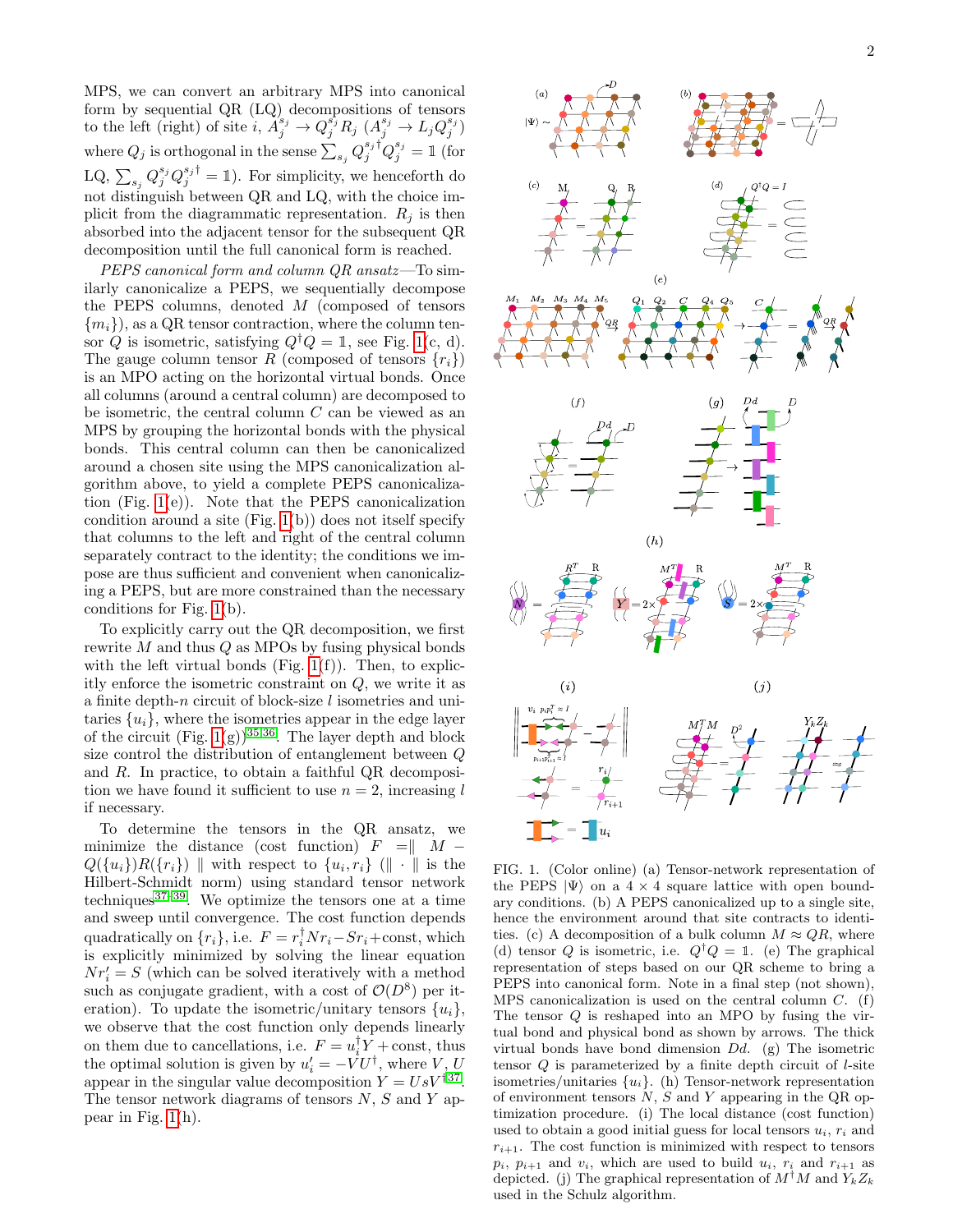

<span id="page-2-0"></span>FIG. 2. (Color online) Accuracy of the variational ansatz for QR decomposition of a single bulk column. (a) The relative distance F as a function of transverse Ising field  $\lambda$ , for a single bulk column with  $l_y = 16$ , and for given values of bond dimension  $D$  and block size  $l$  used in  $Q$ . The distance  $F$  rapidly decreases with increasing  $l$ , as more entanglement is included in the Q circuit. (b) The relative distance as a function of PEPS column length  $l_y$  for different block sizes l. The error of the variational ansatz increases linearly with the length  $l_y$ .

To accelerate the QR optimization (and to avoid local minima) we start with a good initial guess for  $\{u_i, r_i\}$ . We have used two techniques. The first uses a local projective truncation on the tensors  $\{m_i\}$  to initialize  $\{u_i\}$ and  $\{r_i\}$ . To this end, we contract an approximate resolution of the identity (i.e.  $\mathbb{1}_D \approx p_i p_i^{\dagger}$  where  $p_i$  is a local isometry) and a unitary  $v_i$  into two adjacent tensors  $m_i, m_{i+1}$  and optimize  $p_i, p_{i+1}$  and  $v_i$  to minimize the local cost function shown in Fig. [1\(](#page-1-0)i). Once we have the optimized tensors  $p_i, p_{i+1}$  and  $v_i$ , we construct a guess for  $r_i, r_{i+1}$  and  $u_i$  as shown in Fig. [1\(](#page-1-0)i). This initialization is purely local but in practice, we find that it performs well.

A second strategy is based on an accurate estimate of the  $\{r_i\}$  tensors using a Schulz iteration for the matrix square-root<sup>[40](#page-5-13)</sup>. Note that R is formally the square root of  $M^{\dagger}M$ , due to the isometric property of Q. We thus rewrite  $M^{\dagger}M$  as an MPO as in Fig. [1\(](#page-1-0)j). Then, starting from  $Y_0 = M^{\dagger} M$  and  $Z_0 = \mathbb{1}$ , the coupled Schulz iteration,  $Y_{k+1} = \frac{1}{2}Y_k(3\mathbb{1} - Z_kY_k), Z_{k+1} = \frac{1}{2}(3\mathbb{1} - Z_kY_k)Z_k,$ gives  $Y_{k\to\infty} = R$  and  $Z_{k\to\infty} = R^{-1}$ . The vertical bond dimension of  $Y_k$  and  $Z_k$  increases with each MPO multiplication (Fig.  $1(i)$ ) thus we perform MPO compression after each iteration (viewing the MPO as an MPS). The final  $Y_k(R)$  is compressed back to vertical bond dimension D. Also, since  $Z_k$  approximates  $R^{-1}$  which may have arbitrarily large norm, we regularize the iteration using  $M^{\dagger}M \to M^{\dagger}M + \delta I$ , where  $\delta$  is a small number  $($   $\sim$  10<sup>-6</sup>). The Schulz iteration converges rapidly (see  $SM$ ) and we use this accurately estimated R to initialize the optimization of the tensors in Q with respect to the cost function F. Although computing the Schulz iteration is more expensive than the local initialization, we expect it to be better when canonicalizing PEPS with more entanglement.



<span id="page-2-1"></span>FIG. 3. (Color online) (a) The relative error of the norm contraction  $\Delta = \frac{N - N_b}{N_b}$  as a function of transvaerse Ising field  $\lambda$ .  $N_b$  is a reference norm obtained by boundary method contraction. For the norm computed via the canonical form, we use  $D_c = 4D$ . (b)  $\Delta$  as a function of column position x in the PEPS for different values of  $\lambda$ . The bond dimensions are  $D = 3, D_c = 12$ , and the lattice size is  $16 \times 16$ .

PEPS canonicalization sweep, cost, and truncations— To canonicalize all columns  $M^{[1]}M^{[2]} \dots M^{[l_x]}$  in the PEPS, we sweep over all the columns in a prescribed order (say from left to right) and compute the QR decomposition to each. For a single PEPS column of bond dimension D and an  $n = 2$ ,  $l = 2$  QR ansatz, the cost of the QR optimization is  $\mathcal{O}(l_y D^8)$  (using the iterative cost of solving for  $\{r_i\}$ . After the column has been converted to QR form, we then absorb the  $R$  gauge into the neighboring M column, creating a combined column with an increased vertical bond dimension of  $D^2$ . To leading order, the cost of decomposing this by QR optimization is also  $\mathcal{O}(l_y D^8)$ . Thus the cost of the full canonicalization sweep over columns is  $\mathcal{O}(l_x l_y D^8)$ .

The above sweep leaves the PEPS in the form  $Q^{[1]}Q^{[2]} \dots R^{[l_{x-1}]}M^{[l_x]}$ . We can absorb the final gauge into the last PEPS column to make a (rightmost) central column, giving the left canonical form of the PEPS,  $Q^{[1]}Q^{[2]} \dots C^{[l_x]}$ . Note that canonicalization redistributes entanglement in the PEPS. The above central column C has a formal bond dimension  $D^2$ , which we truncate to  $D_c > D$  (with cost  $\mathcal{O}(l_y D^8)$ ) to reflect the fact that  $C$  must now carry some entanglement that was originally stored in the environment around it. We can perform this column truncation as an MPS truncation with enlarged physical bond dimension  $D^2d$ , as the surrounding columns have been canonicalized. Note that an analogous role to  $D_c$  is played by  $\chi$  in PEPS con-traction algorithms<sup>[33,](#page-5-14)[41](#page-5-15)[,42](#page-5-16)</sup>, but here  $D_c$  is an (auxiliary) bond dimension for a single PEPS layer, rather than for a double layer, thus we expect  $D_c < \chi$ , or potentially even  $D_c \propto D$  leading to a reduction of computational cost as found in single-layer PEPS algorithms<sup>[43](#page-5-17)[,44](#page-5-18)</sup>. Finally, the process of compressing the final column C from bond dimension  $D^2 \to D_c$  immediately leaves the central column canonicalized up to a single site, as in Fig. [1\(](#page-1-0)b). Shifting this central site along the column can then be done with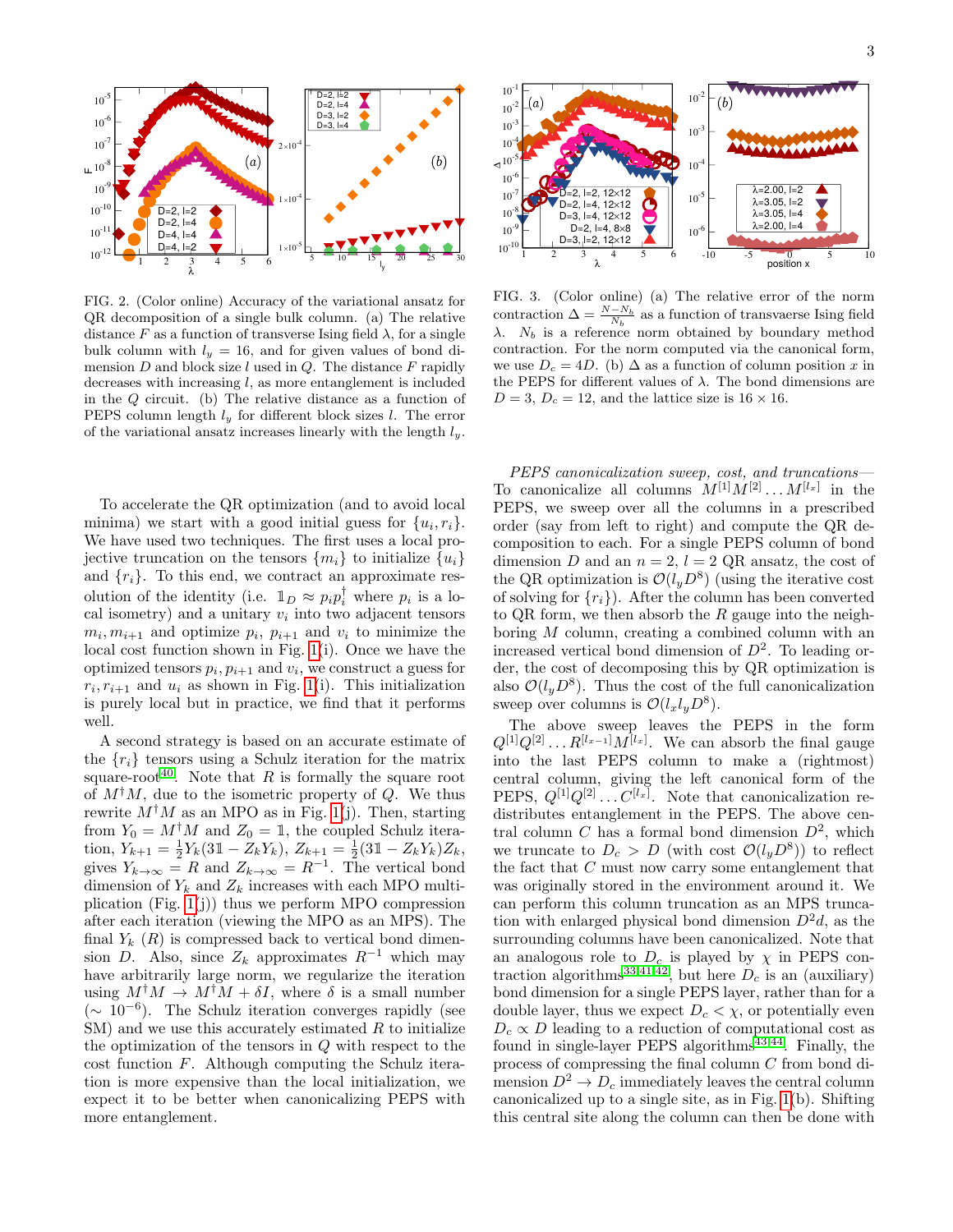subleading cost to the preceding compression steps.

We now discuss the cost to convert between different column canonical forms, which is important to algorithms such as energy optimization. For example, consider moving the central column from  $l_x$  to  $l_{x-1}$ . First, we perform a QR approximation,  $C^{[l_x]} \to R^{[l_x]} Q^{[l_x]}$ . Then, we absorb  $Q^{[l_{x-1}]}$  into the gauge  $R^{[l_x]}$  to form the central column,  $Q^{[l_{x-1}]}R^{[l_x]} \rightarrow C^{[l_{x-1}]}$ , which we truncate to vertical bond dimension  $D_c$ . For  $n = 2$ ,  $l = 2$ , Q is an MPO with vertical bond dimension  $D^2$ , thus this appears to be an expensive bond truncation from  $D^3 \rightarrow D_c$ . (Using sequential SVD on the MPS bonds, the cost is  $\mathcal{O}(l_u \tilde{D}^{11}) + \mathcal{O}(l_u D^8 D_c)$ . If we instead consider direct minimization  $|| \overline{|\phi} \rangle - | \psi \rangle ||$  (the cost typically reported in boundary PEPS algorithms) where  $|\phi\rangle$  and  $|\psi\rangle$  are MPSs with physical bond dimension  $dD^2$  and virtual bond dimensions  $D^3$  and  $D_C$  respectively, then the cost is  $\mathcal{O}(l_y D^8 D_c) + \mathcal{O}(l_y D^5 D_c^2)$ .

The formally large bond dimension of Q is primarily an artifact of expressing the isometric constraint in terms of gates. However, we can use the QR ansatz structure to reduce the cost of this step, by absorbing and truncating first the column of isometries, then the column of unitaries. (In both these truncations, the surrounding columns are canonical, and thus each can be performed as an MPS truncation). With this technique, the cost to move the central column is  $\mathcal{O}(l_y D^4 D_c^4) + \mathcal{O}(l_y D^6 D_c^2)$  and  $\mathcal{O}(l_y D^4 D_c^4) + \mathcal{O}(l_y D^4 D_c^3)$  (respectively for truncating the column of isometries and unitaries by using direct minimization). For explicit SVD truncation, the leading term is still  $\mathcal{O}(l_u D^{11})$ , although its prefactor and subleading terms are smaller.

From the above, we see that in computing the canonical form, and in moving the central column, there are two potential sources of error that must be controlled. The first is the error of the QR approximation error, controlled by the finite-depth/block-size  $(n, l)$  of  $\{u_i\}$  and the vertical MPO bond dimension  $D$  of  $R$ . The second is the absorption error, that arises from the truncated vertical bond dimension  $D_c$  of the central column. Note that because the canonicalized PEPS has some bonds with different dimension to that in the original PEPS, care must be taken when comparing the cost of canonical and non-canonical PEPS algorithms.

Accuracy of  $QR$  ansatz—To assess the accuracy of the QR ansatz, we first study its performance for a single PEPS column. As our initial state, we use the (approximate) ground-state of the spin- $\frac{1}{2}$  ITF model on the square lattice (additional results for the Heisenberg model are in the SM). The ITF model is defined by

$$
H_{\text{ITF}} = -\sum_{\langle ij \rangle} \sigma_z^i \sigma_z^j - \lambda \sum_i \sigma_x,
$$

where  $\sigma_{\alpha}$  are the Pauli matrices. This model has a critical point at  $\lambda_c \approx 3.05$ . Our initial PEPS is constructed from the bulk tensors of an infinite PEPS ground-state<sup>[45](#page-5-19)</sup> (optimized with a full-update scheme<sup>[31](#page-5-7)[,42](#page-5-16)</sup> and a  $2\times 2$  unit

cell) that is repeated periodically across the finite PEPS lattice.

We measure the accuracy of the QR ansatz by the value of its optimization cost function  $F$ . Here, the parameter controlling the accuracy is the block size  $l$  of the isometric/unitary circuit (the number of layers is kept as  $n = 2$ , and the vertical bond dimension of R is kept as D). In Fig. [2\(](#page-2-0)a), we show the plot of the distance  $F$ versus ITF magnetic field  $\lambda$ . As expected, when the system is close to criticality, the accuracy is reduced as the ground state becomes more entangled. Increasing  $l$  increases the disentangling effect of the unitaries, and the accuracy increases rapidly (we conjecture exponentially with  $l$ ), especially far from criticality.

Next, we investigate the QR accuracy as a function of system size  $l_y$ . As shown in Fig. [2\(](#page-2-0)b), the relative error in F increases linearly with system size, although the slope shows a rapid decay with the isometry/unitary block size l. Thus, the variational gauging ansatz introduces a constant error per lattice site, consistent with a fidelity that goes like  $e^{-\epsilon l_y} \sim 1 - \epsilon l_y$ .

Accuracy of PEPS canonical form— We next investigate the accuracy and stability of the full PEPS canonical form constructed from a sweep of the QR approximation and absorption steps across the columns. We estimate the faithfulness of the canonical form from the norm contraction  $\mathcal{N} = \langle \Psi | \Psi \rangle$ , and we use  $D_c = 4D$  in the absorption step. We compute the norm in the canonical form using only the central column C since all other columns contract exactly to the identity. The relative error of norm contraction is then defined as  $\Delta = \frac{\mathcal{N} - \mathcal{N}_b}{\mathcal{N}_b}$ , where the reference value  $\mathcal{N}_b$  is obtained using an accurate boundary contraction of the original (uncanonicalized) PEPS keeping a large boundary auxiliary bond dimension<sup>[6,](#page-4-2)[22](#page-5-20)[,46](#page-5-21)</sup>. In Figs. [3\(](#page-2-1)a, b), we show a plot of the relative error  $\Delta$  as a function of ITF magnetic field  $\lambda$ (using the same approximate ground-state as above) and central column position. Similarly to the single column results above, the accuracy of the full canonical form depends on the correlation length of the model, and the canonicalization error decreases rapidly (exponentially) as the block size  $l$  is increased.

Energy optimization in canonical form—A natural application of the PEPS canonical form is to ground-state energy optimization, which mimics the use of the MPS canonical form in energy optimization. To show this, we perform imaginary time evolution on the ITF model, which we carry out with a sequence of gates  $e^{-\tau h}$  on the horizontal and vertical bonds<sup>[6](#page-4-2)[,33](#page-5-14)</sup>. Evolution on a column of vertical bonds is conveniently carried out on the central column C of a canonical PEPS with bond dimension  $D_c$ , where it reduces to an MPS imaginary time evolution followed by an MPS truncation with an enlarged physical bond dimension  $D^2d$ . Evolution on a column of horizontal bonds can be carried out using a two-column canonical PEPS (analogous to the twosite MPS canonical form) where there are two central columns, and columns to the left and right of these two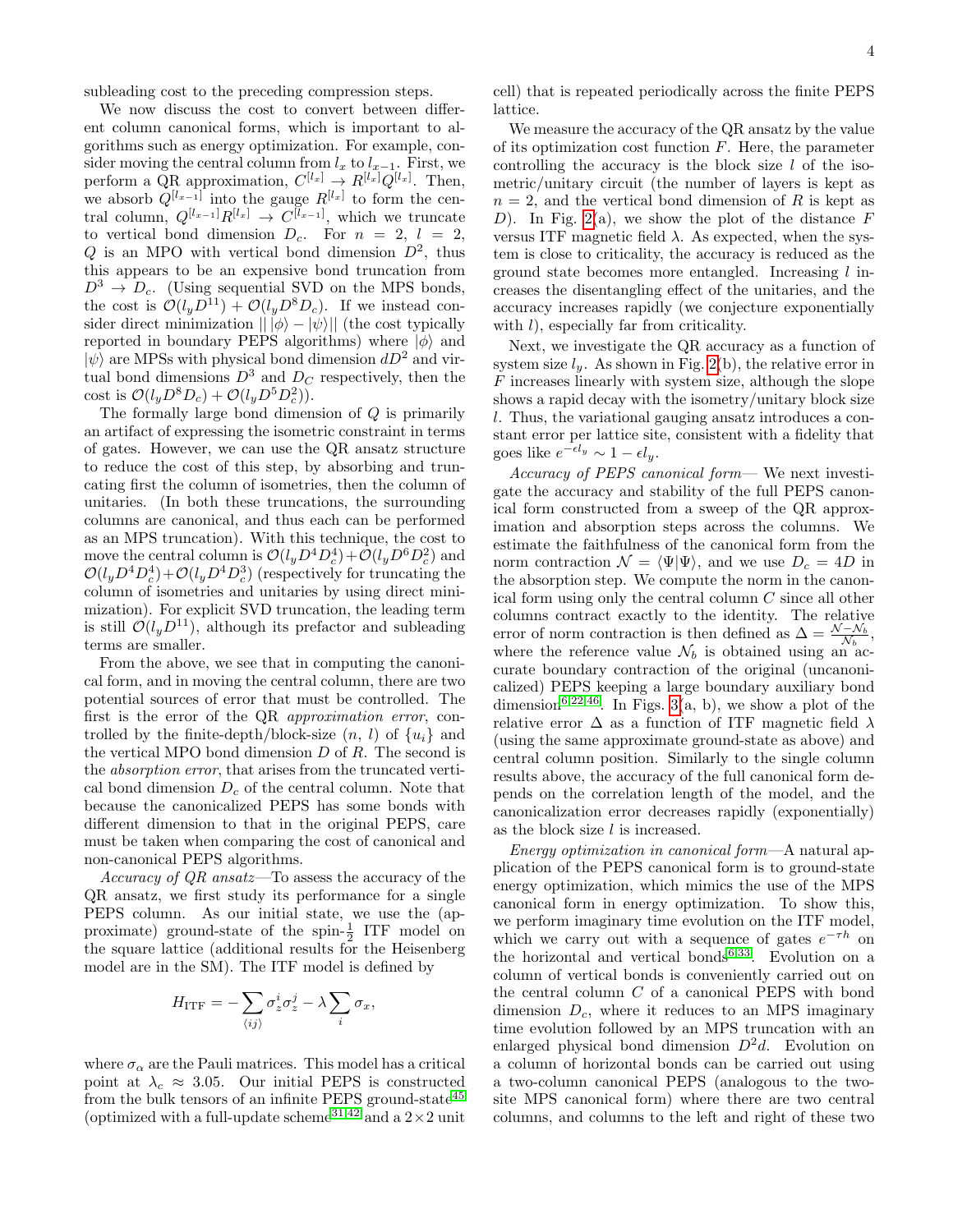

<span id="page-4-11"></span>FIG. 4. (Color online) Imaginary time energy optimization based on the PEPS canonical form. The canonical PEPS energy of the ITF model as a function of imaginary time sweep for (a)  $4 \times 4$  and (b)  $8 \times 8$  lattices with field  $\lambda = 3.5$ . The horizonatal DMRG line is the result of a converged 2D DMRG calculation and can be taken to be numerically exact.

are isometric tensors Q, thus reducing the optimization problem to one of a PEPS with only two columns. In this case, rather than canonicalizing the remaining environment around the bond in the two column PEPS, we contract it exactly, which is straightforward. Since there are only two columns, these can be reduced to an MPS with enlarged vertical bond dimension  $D^2D_c$  and physical bond dimension  $D^2 d^2$ . In Fig. [4\(](#page-4-11)a, b) we show the energy as a function of the number of full imaginary time sweeps for the ITF model at field strength  $\lambda = 3.5$  compared to a near-exact DMRG result. Note that both D (which controls the dimension of Q and R) and  $D_c$  (vertical bond dimension of the central column) affect the final converged energy; in this setting, increasing  $D<sub>c</sub>$  has a larger effect than increasing D. The relative error of the energy per site reached for the largest bond dimension  $D = 4, D<sub>c</sub> = 8$  for both lattice sizes is on the order of 10<sup>−</sup><sup>4</sup> .

Conclusions—In conclusion, we have described a procedure to convert a PEPS into a canonical form analogous to that of an MPS where all columns but one are isometric, by sequentially decomposing columns through a variational QR ansatz. We find that the canonicalization is stable and can be carried out with a small and controllable error. Canonicalization redistributes entanglement in the PEPS, resulting in a central column with increased bond dimension. Our procedure introduces the possibility to formulate canonical PEPS algorithms which make explicit use of an isometric environment, which we demonstrated in an imaginary time optimization of the ground-state energy. However, the redistribution of bond dimensions in the canonical form makes the comparison between canonical and standard PEPS algorithms quite subtle. The QR ansatz we use also suggests an alternative strategy of directly optimizing the underlying network of isometries and unitaries, without explicitly converting into the standard PEPS column-row form. Future investigations will focus on more detailed analysis of these and other algorithms as well as the general representational power of canonicalized PEPS.

Note: As this manuscript was prepared for submission, we were notified of Ref. [47.](#page-5-22) In that work, the authors similarly pursue a full canonicalization of a PEPS, but use a different set of isometric conditions on the Q tensors which are more constrained than the ones that we use. Further work is needed to understand the relationship between these techniques.

## ACKNOWLEDGMENTS

Primary support for this work was from MURI FA9550-18-1-0095. Some of code used to test energy optimization was based on work supported by the US National Science Foundation (NSF) via grant CHE-1665333. MJO acknowledges a US NSF Graduate Research Fellowship via grant DEG-1745301. GKC acknowledges support from the Simons Foundation.

- <span id="page-4-0"></span><sup>1</sup> S. R. White, [Phys. Rev. Lett.](http://dx.doi.org/10.1103/PhysRevLett.69.2863)  $69, 2863$  (1992).
- <span id="page-4-8"></span> $2$  S. R. White, Physical Review B 48, 10345 (1993).
- $3$  G. Vidal, Physical review letters  $99$ ,  $220405$   $(2007)$ .
- <sup>4</sup> H. J. Changlani, J. M. Kinder, C. J. Umrigar, and G. K.- L. Chan, Physical Review B 80, 245116 (2009).
- <span id="page-4-1"></span><sup>5</sup> F. Mezzacapo, N. Schuch, M. Boninsegni, and J. I. Cirac, New Journal of Physics 11, 083026 (2009).<br><sup>6</sup> F. Verstraete, V. Murg, and
- <span id="page-4-2"></span>Verstraete, V. Murg, and J. Cirac, [Advances in Physics](http://dx.doi.org/10.1080/14789940801912366) 57, 143 (2008), [http://dx.doi.org/10.1080/14789940801912366.](http://arxiv.org/abs/http://dx.doi.org/10.1080/14789940801912366)
- <span id="page-4-3"></span><sup>7</sup> R. Orus, [Annals of Physics](http://dx.doi.org/https://doi.org/10.1016/j.aop.2014.06.013) 349, 117 (2014).
- <span id="page-4-4"></span><sup>8</sup> P. Calabrese and J. Cardy, [Journal of Statistical Mechan](http://stacks.iop.org/1742-5468/2004/i=06/a=P06002)[ics: Theory and Experiment](http://stacks.iop.org/1742-5468/2004/i=06/a=P06002) 2004, P06002 (2004).
- <span id="page-4-5"></span><sup>9</sup> G. Vidal, J. I. Latorre, E. Rico, and A. Kitaev, [Phys. Rev.](http://dx.doi.org/ 10.1103/PhysRevLett.90.227902) Lett. 90[, 227902 \(2003\).](http://dx.doi.org/ 10.1103/PhysRevLett.90.227902)
- <span id="page-4-6"></span> $10$  S. Östlund and S. Rommer, Physical review letters 75, 3537 (1995).
- <sup>11</sup> M. Fannes, B. Nachtergaele, and R. F. Werner, Communications in mathematical physics 144, 443 (1992).
- <sup>12</sup> M. Fannes, B. Nachtergaele, and R. Werner, Journal of functional analysis 120, 511 (1994).
- <span id="page-4-7"></span><sup>13</sup> U. Schollwöck, [Annals of Physics](http://dx.doi.org/https://doi.org/10.1016/j.aop.2010.09.012)  $326$ , 96 (2011), january 2011 Special Issue.
- <span id="page-4-9"></span><sup>14</sup> U. Schollwöck, [Rev. Mod. Phys.](http://dx.doi.org/10.1103/RevModPhys.77.259) **77**, 259 (2005).
- <span id="page-4-10"></span><sup>15</sup> J. J. Dorando, J. Hachmann, and G. K.-L. Chan, The Journal of chemical physics 130, 184111 (2009).
- <sup>16</sup> J. Haegeman, J. I. Cirac, T. J. Osborne, I. Pižorn, H. Verschelde, and F. Verstraete, Physical review letters 107, 070601 (2011).
- <sup>17</sup> N. Nakatani, S. Wouters, D. Van Neck, and G. K.-L. Chan, The Journal of chemical physics 140, 024108 (2014).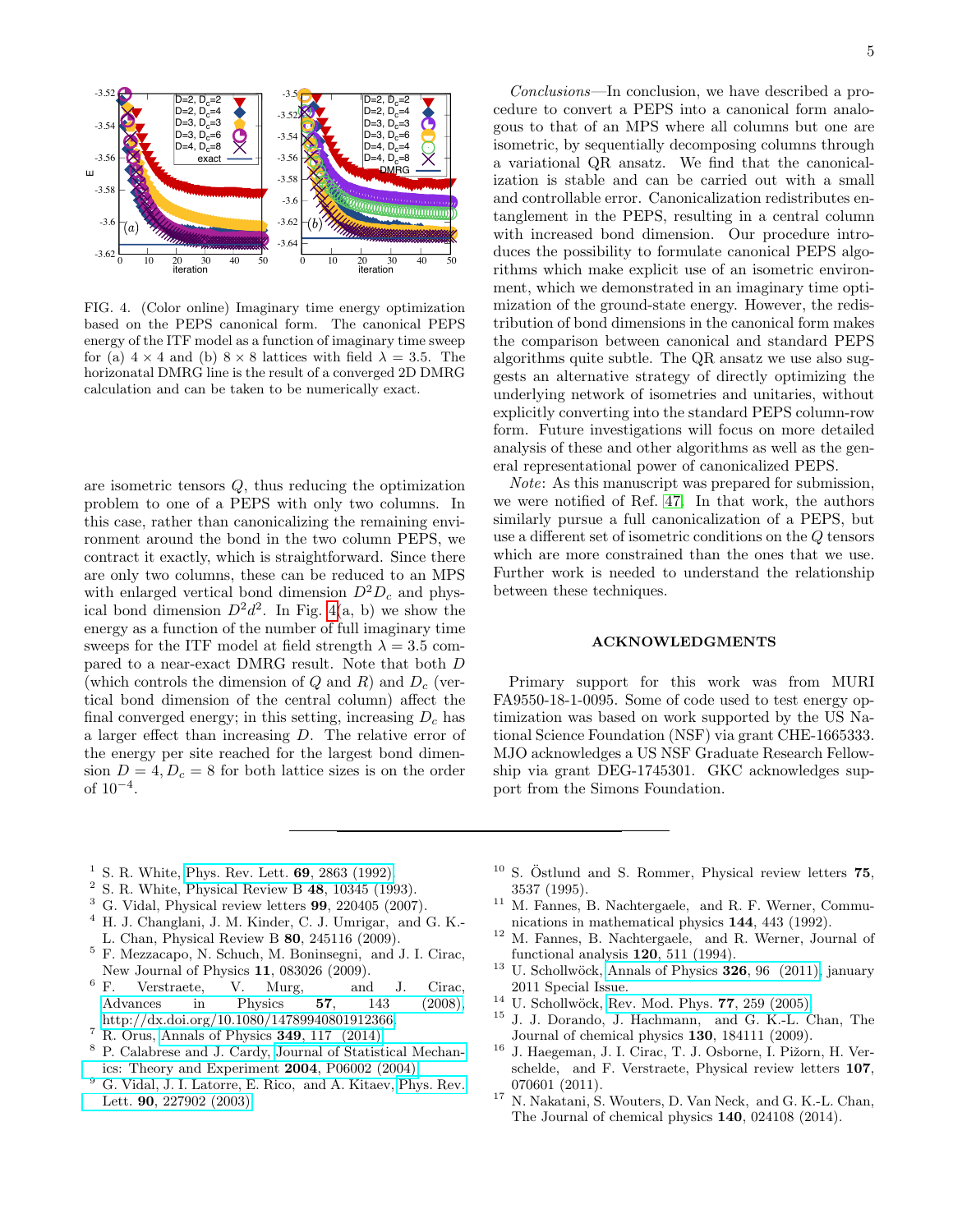- <span id="page-5-0"></span><sup>18</sup> L. Vanderstraeten, M. Mariën, F. Verstraete, and J. Haegeman, Phys. Rev. B 92[, 201111 \(2015\).](http://dx.doi.org/10.1103/PhysRevB.92.201111)
- <span id="page-5-1"></span> $19$  F. Pollmann and A. M. Turner, [Phys. Rev. B](http://dx.doi.org/10.1103/PhysRevB.86.125441)  $86$ , 125441 [\(2012\).](http://dx.doi.org/10.1103/PhysRevB.86.125441)
- <span id="page-5-2"></span><sup>20</sup> C.-Y. Huang, X. Chen, and F. Pollmann, [Phys. Rev. B](http://dx.doi.org/10.1103/PhysRevB.90.045142) 90[, 045142 \(2014\).](http://dx.doi.org/10.1103/PhysRevB.90.045142)
- <span id="page-5-3"></span> $21$  T. Nishino and K. Okunishi, Journal of the Physical Society of Japan 65, 891 (1996).
- <span id="page-5-20"></span> $22$  F. Verstraete and J. I. Cirac, arXiv preprint condmat/0407066 (2004).
- <span id="page-5-4"></span><sup>23</sup> F. Verstraete, M. M. Wolf, D. Perez-Garcia, and J. I. Cirac, Physical review letters 96, 220601 (2006).
- <span id="page-5-5"></span> $24$  V. Murg, F. Verstraete, and J. I. Cirac, [Phys. Rev. B](http://dx.doi.org/10.1103/PhysRevB.79.195119) 79, [195119 \(2009\).](http://dx.doi.org/10.1103/PhysRevB.79.195119)
- <sup>25</sup> L. Wang, Z.-C. Gu, F. Verstraete, and X.-G. Wen, [Phys.](http://dx.doi.org/10.1103/PhysRevB.94.075143) Rev. B 94[, 075143 \(2016\).](http://dx.doi.org/10.1103/PhysRevB.94.075143)
- <sup>26</sup> W.-Y. Liu, S. Dong, C. Wang, Y. Han, H. An, G.-C. Guo, and L. He, Phys. Rev. B 98[, 241109 \(2018\).](http://dx.doi.org/10.1103/PhysRevB.98.241109)
- <sup>27</sup> B.-X. Zheng, C.-M. Chung, P. Corboz, G. Ehlers, M.-P. Qin, R. M. Noack, H. Shi, S. R. White, S. Zhang, and G. K.-L. Chan, Science 358, 1155 (2017).
- $^{28}\,$  R. Haghshenas, W.-W. Lan, S.-S. Gong,  $% ^{28}\,$  and D. N. Sheng, Phys. Rev. B 97[, 184436 \(2018\).](http://dx.doi.org/10.1103/PhysRevB.97.184436)
- $^{29}$  R. Haghshenas and D. N. Sheng, [Phys. Rev. B](http://dx.doi.org/10.1103/PhysRevB.97.174408) **97**, 174408 [\(2018\).](http://dx.doi.org/10.1103/PhysRevB.97.174408)
- <span id="page-5-6"></span> $30$  M. J. O'Rourke, Z. Li, and G. K.-L. Chan, [Phys. Rev. B](http://dx.doi.org/10.1103/PhysRevB.98.205127) 98[, 205127 \(2018\).](http://dx.doi.org/10.1103/PhysRevB.98.205127)
- <span id="page-5-7"></span> $31$  H. N. Phien, I. P. McCulloch, and G. Vidal, [Phys. Rev.](http://dx.doi.org/10.1103/PhysRevB.91.115137) B 91[, 115137 \(2015\).](http://dx.doi.org/10.1103/PhysRevB.91.115137)
- <sup>32</sup> H. N. Phien, J. A. Bengua, H. D. Tuan, P. Corboz, and R. Orús, Phys. Rev. B 92[, 035142 \(2015\).](http://dx.doi.org/ 10.1103/PhysRevB.92.035142)
- <span id="page-5-14"></span><sup>33</sup> M. Lubasch, J. I. Cirac, and M.-C. Bañuls, [Phys. Rev. B](http://dx.doi.org/10.1103/PhysRevB.90.064425) 90[, 064425 \(2014\).](http://dx.doi.org/10.1103/PhysRevB.90.064425)
- <span id="page-5-8"></span> $34$  G. Evenbly, Phys. Rev. B **98**[, 085155 \(2018\).](http://dx.doi.org/10.1103/PhysRevB.98.085155)
- <span id="page-5-9"></span><sup>35</sup> F. Pollmann, V. Khemani, J. I. Cirac, and S. L. Sondhi, Phys. Rev. B 94[, 041116 \(2016\).](http://dx.doi.org/10.1103/PhysRevB.94.041116)
- <span id="page-5-10"></span> $36$  T. B. Wahl, A. Pal, and S. H. Simon, [Phys. Rev. X](http://dx.doi.org/10.1103/PhysRevX.7.021018) 7, [021018 \(2017\).](http://dx.doi.org/10.1103/PhysRevX.7.021018)
- <span id="page-5-11"></span> $37$  G. Evenbly and G. Vidal, Phys. Rev. B 79[, 144108 \(2009\).](http://dx.doi.org/10.1103/PhysRevB.79.144108)
- <sup>38</sup> G. Evenbly, Phys. Rev. B  $95, 045117$  (2017).<br><sup>39</sup> V. J. Kee, V. D. Heich, and B. Chan, Journal
- <span id="page-5-12"></span>Y.-J. Kao, Y.-D. Hsieh, and P. Chen, [Journal of Physics:](http://stacks.iop.org/1742-6596/640/i=1/a=012040) [Conference Series](http://stacks.iop.org/1742-6596/640/i=1/a=012040) 640, 012040 (2015).
- <span id="page-5-13"></span> $40$  N. J. Higham, [Numerical Algorithms](http://dx.doi.org/10.1023/A:1019150005407) 15, 227 (1997).
- <span id="page-5-15"></span><sup>41</sup> P. Corboz, J. Jordan, and G. Vidal, [Phys. Rev. B](http://dx.doi.org/10.1103/PhysRevB.82.245119) 82, [245119 \(2010\).](http://dx.doi.org/10.1103/PhysRevB.82.245119)
- <span id="page-5-16"></span><sup>42</sup> P. Corboz, R. Orús, B. Bauer, and G. Vidal, [Phys. Rev.](http://dx.doi.org/ 10.1103/PhysRevB.81.165104) B 81[, 165104 \(2010\).](http://dx.doi.org/ 10.1103/PhysRevB.81.165104)
- <span id="page-5-17"></span> $43$  I. Pižorn, L. Wang, and F. Verstraete, [Phys. Rev. A](http://dx.doi.org/ 10.1103/PhysRevA.83.052321) 83, [052321 \(2011\).](http://dx.doi.org/ 10.1103/PhysRevA.83.052321)
- <span id="page-5-18"></span><sup>44</sup> Z. Y. Xie, H. J. Liao, R. Z. Huang, H. D. Xie, J. Chen, Z. Y. Liu, and T. Xiang, Phys. Rev. B 96[, 045128 \(2017\).](http://dx.doi.org/10.1103/PhysRevB.96.045128)
- <span id="page-5-19"></span> $45$  J. Jordan, R. Orús, G. Vidal, F. Verstraete, and J. I. Cirac, [Phys. Rev. Lett.](http://dx.doi.org/ 10.1103/PhysRevLett.101.250602) 101, 250602 (2008).
- <span id="page-5-21"></span><sup>46</sup> M. Lubasch, J. I. Cirac, and M.-C. Banuls, [New Journal](http://stacks.iop.org/1367-2630/16/i=3/a=033014) of Physics 16[, 033014 \(2014\).](http://stacks.iop.org/1367-2630/16/i=3/a=033014)
- <span id="page-5-22"></span><sup>47</sup> M. P. Zaletel and F. Pollmann, arXiv preprint arXiv:1902.05100 (2019).

#### I. SUPPLEMENTARY MATERIAL

# A. Schultz algorithm

Here, we provide further information regarding the accuracy of the Schulz iteration. We show this by evaluating the distance  $F_{SC} = ||M^{\dagger}M - R^2||$  as a function of the Schulz iteration. The MPO compression (see Fig. [1\(](#page-1-0)j)) is controlled by a bond dimension  $\chi$  (in the final iteration in the canonicalization algorithm, this is always set to D). In Fig. [5\(](#page-6-0)a), we show how the accuracy of the Schulz iteration depends on  $\chi$  for different initial bond dimensions D for the ITF model at magnetic field  $\lambda = 2.0$ . The regularization parameter is always set to  $\delta \sim 10^{-6}$ .

## B. Results for 2D Heisenberg model

The 2D Heisenberg model is defined by

$$
H_{\text{Heisenberg}} = \sum_{\langle i,j \rangle} \mathbf{S}_i \cdot \mathbf{S}_j,
$$

where  $S_i \equiv (\sigma_x, \sigma_y, \sigma_z)$  and  $\sigma_\alpha$  are the Pauli matrices. Here we give additional results for the QR optimization. We have plotted the relative distance F versus iteration number for a single bulk column with  $l_y = 10$  in Fig. [5\(](#page-6-0)b). Note we have set the block size  $l = 2$ . The relative error of the norm contraction  $\Delta$  is similar to that of the ITF model at the critical point ( $\sim 10^{-2}$ ) for a lattice of size  $10 \times 10$ .